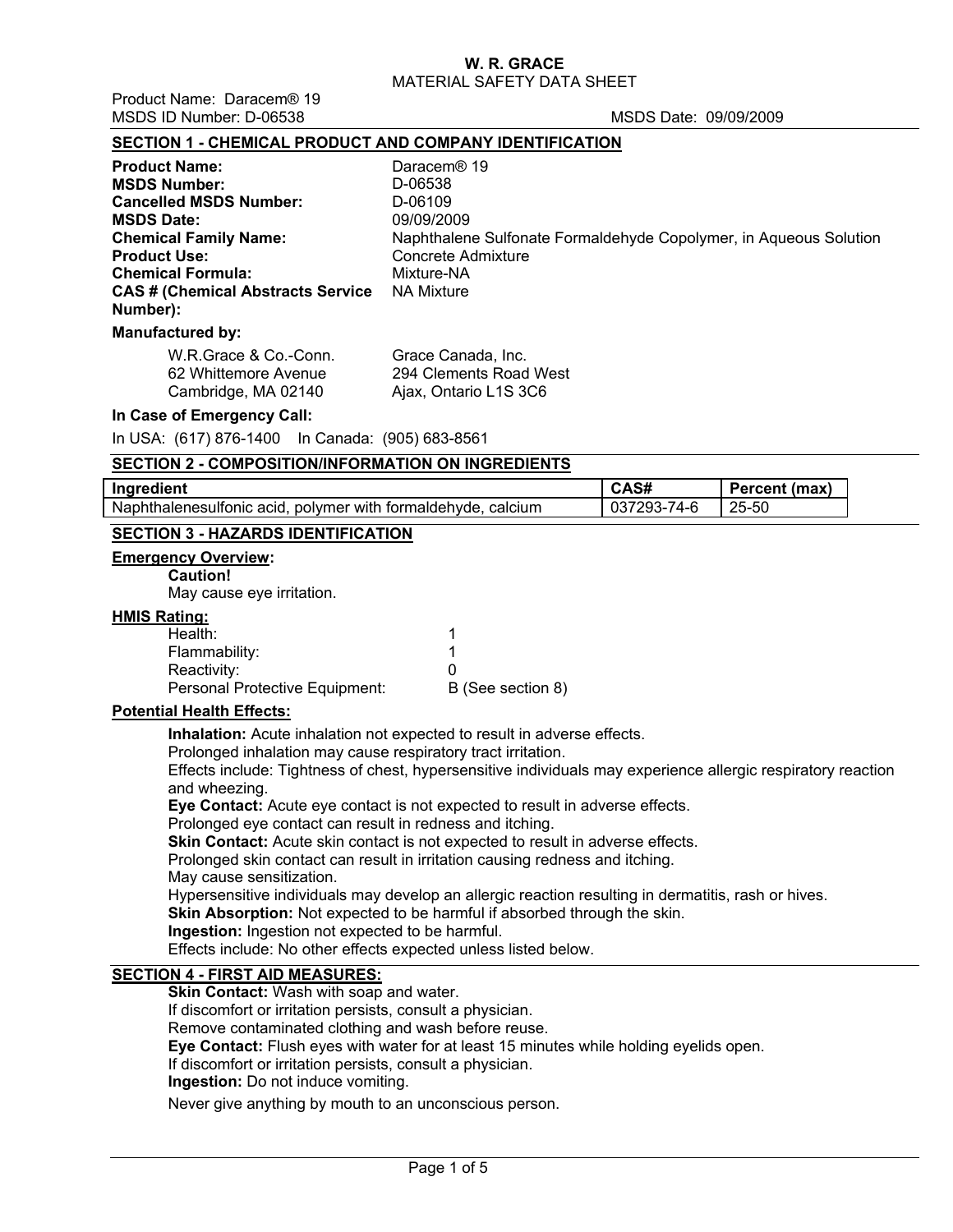Product Name: Daracem® 19 MSDS ID Number: D-06538 MSDS Date: 09/09/2009

If discomfort or irritation persists, consult a physician.

**Inhalation:** If symptoms develop, get fresh air. If symptoms persist, consult a physician. If breathing has stopped, give artificial respiration then oxygen if needed. **SECTION 5 - FIRE AND EXPLOSION HAZARD DATA**

| SECTION 5 - FIRE AND EXPLOSION HAZARD DATA |                |
|--------------------------------------------|----------------|
| <b>Flash Point:</b>                        | Not Applicable |
| <b>Flash Point Method:</b>                 | Estimated      |
| <b>Lower Explosion Limit:</b>              | Not Available  |
| <b>Upper Explosion Limit:</b>              | Not Available  |
| <b>Auto-Ignition Temperature:</b>          | Not Available  |
| <b>NFPA Rating:</b>                        |                |
| Health:                                    | 1              |
| <b>Flammability:</b>                       | 1              |
| <b>Reactivity:</b>                         | 0              |

**Extinguishing Media:** In case of fire, use water spray, dry chemical, Carbon dioxide or foam. **Special Fire Fighting Procedures:** Wear self-contained breathing apparatus and complete personal protective equipment when potential for exposure to vapors or products of combustion exist. Water may be used to cool containers to prevent pressure build-up and possible auto-ignition or explosion. Avoid breathing hazardous vapors or products of combustion. Keep upwind. Isolate area and keep unnecessary people away. Prevent run-off from fire control or dilution from entering streams or drinking water supplies. No special procedures specific to this product.

**Unusual Fire and Explosion Hazards:** None.

# **SECTION 6 - ACCIDENTAL RELEASE MEASURES:**

**Spills/Leaks:** Use proper personal protective equipment. Do not flush to sewer or allow spilled product to enter waterways. Keep unnecessary people away.

Contain and/or absorb spill with inert material (i.e. sand, vermiculite) then place in a suitable container. For large spills, dike area and pump waste material into closed containers for disposal or reclamation.

#### **SECTION 7 - HANDLING AND STORAGE**

**Precautionary Measures:** Avoid contact with eyes, skin and clothing. Do not take internally. Practice good personal hygiene to avoid ingestion. Use only with adequate ventilation. Wash clothing before reuse. FOR PROFESSIONAL USE ONLY. KEEP OUT OF CHILDREN'S REACH.

## **SECTION 8 - EXPOSURE CONTROLS AND PERSONAL PROTECTIVE EQUIPMENT**

**EXPOSURE GUIDELINES (US)**

| Ingredient                             | ACGIH TL'  |             |         | OSHA<br>PF |      |         | Other |
|----------------------------------------|------------|-------------|---------|------------|------|---------|-------|
|                                        | <b>TWA</b> | <b>STEL</b> | Ceilina | <b>TWA</b> | STEL | Ceilina |       |
| Naphthalenesulfonic acid, polymer with |            |             |         |            |      |         |       |
| formaldehyde.<br>. calcium             |            |             |         |            |      |         |       |

\*Contains formaldehyde below 0.1% threshold. Product is capable of releasing formaldehyde under certain conditions. Exposure during typical application is expected to be insignificant. Exposure to formaldehyde vapor is a potential concern if product is applied under confined space conditions. Consult appropriate exposure guidelines for formaldehyde. (OSHA: 0.75 ppm-TWA, 2.0 ppm - STEL, ACGIH 0.3 ppm Ceiling)

# **EXPOSURE GUIDELINES (CANADA)**

Employers should consult local Provincial regulatory limits for exposure guidelines which may vary locally.

## **Engineering Controls:** Not generally required.

## **Personal Protective Equipment:**

**Respiratory Protection:** Respiratory protection is not normally required. However, a chemical cartridge respirator with organic vapor cartridge and a pre-filter for dusts/mists is required at or above the applicable exposure limits (Consult above Exposure Guidelines). If no limits exist, use an approved respirator whenever a vapor or mist is generated or if respiratory irritation occurs. Supplied air respirator (SCBA) is required at exposure levels above the capabilities of a chemical cartridge respirator.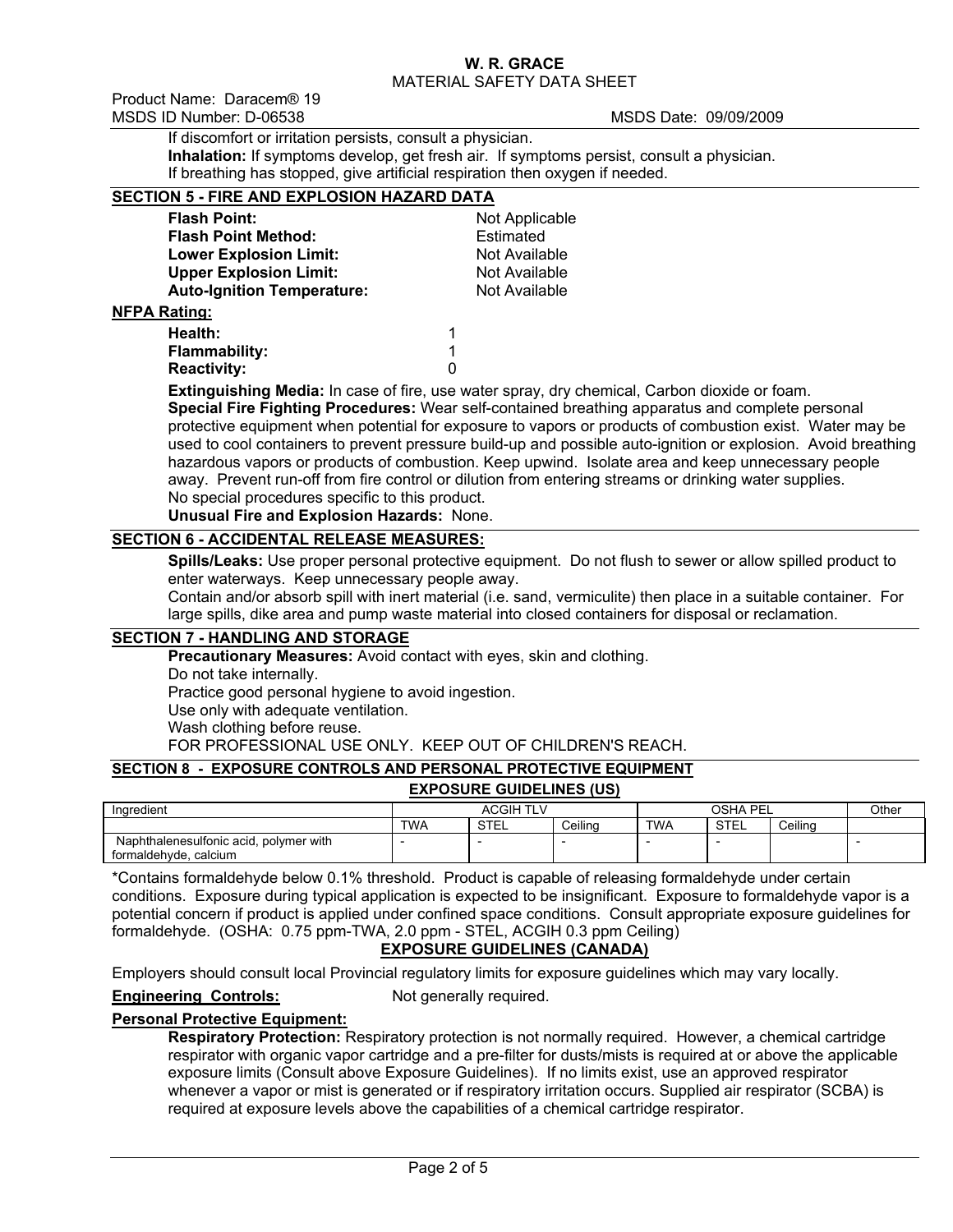Product Name: Daracem® 19 MSDS ID Number: D-06538 MSDS Date: 09/09/2009

A NIOSH approved respirator for Formaldehyde vapor is required whenever exposures exceed regulatory limits. For additional information, refer to US OSHA Regulations 29 CFR 1910.º 134. **Skin Protection:** Rubber or other impervious gloves should be worn to prevent skin contact. **Eye Protection:** At minimum, safety glasses with side shields should be worn where exposure to excessive dust or spray is likely. **Work/Hygienic Practices:** Use good personal hygiene practices.

None beyond those noted above.

## **SECTION 9 - PHYSICAL AND CHEMICAL PROPERTIES**

| <b>Physical State:</b>                          | Liquid                                                           |
|-------------------------------------------------|------------------------------------------------------------------|
| Appearance/Odor:                                | Clear dark brown liquid with slight mothball (naphthalene) odor. |
| Odor Threshold: (ppm)                           | Not Determined                                                   |
| pH:                                             | $7.0 - 10.0$                                                     |
| Vapor Pressure: (Mm Hg)                         | Equal to water                                                   |
| <b>Vapor Density:</b> $(Air = 1)$               | Equal to water                                                   |
| <b>Solubility In Water:</b>                     | Complete                                                         |
| <b>Specific Gravity:</b> (Water = $1$ )         | ~1.0                                                             |
| <b>Evaporation Rate:</b> (Butyl Acetate = $1$ ) | $\sim$ Equal to water                                            |
| <b>Boiling Point:</b>                           | $>212^{\circ}$ F/100 $^{\circ}$ C                                |
| <b>Viscosity:</b>                               | Unknown                                                          |
| <b>Bulk Density: (Pounds/Cubic)</b>             | Not Applicable                                                   |
| Foot)(Pcf)                                      |                                                                  |
| % Volatiles (gr/L): (70°F) (21°C)               | $~50\%$ water                                                    |

#### **SECTION 10 - STABILITY AND REACTIVITY**

| <b>Chemical Stability:</b>               | Stable                       |
|------------------------------------------|------------------------------|
| <b>Conditions To Avoid:</b>              | None known for this product. |
| <b>Hazardous Polymerization:</b>         | Will not polymerize.         |
| <b>Hazardous Decomposition Products:</b> | None known for this product. |

## **SECTION 11 - TOXICOLOGICAL INFORMATION**

**Ingredient(No data unless listed.) CAS Number LD50 and LC50**

#### **Carcinogenicity:**

| Ingredient                                                      | <b>IARC</b><br>Group | <b>IARC</b><br>Group 2A | <b>IARC</b><br>Group 2B | <b>NTP</b><br>Known | <b>NTP</b><br>Suspect | OSHA |
|-----------------------------------------------------------------|----------------------|-------------------------|-------------------------|---------------------|-----------------------|------|
| Naphthalenesulfonic acid, polymer with<br>formaldehyde, calcium | No                   | No                      | No                      | No                  | No                    | No   |

\*Contains formaldehyde below 0.1% threshold. Product is capable of releasing formaldehyde under certain conditions. Exposures during typical applications are expected to be insignificant. Exposure to formaldehyde vapor is a potential concern if product is applied under confined space conditions. NTP: Suspect Carcinogen. IARC: Group 1. OSHA: Potential.

**Mutagenicity:** Not applicable. **Teratogenicity:** Not applicable. **Reproductive Toxicity:** Not applicable.

## **SECTION 12 - ECOLOGICAL INFORMATION**

**Environmental Fate:** No data available for product. **Ecotoxicity:** No data available for product.

## **SECTION 13 - DISPOSAL CONSIDERATIONS**

**Waste Disposal Procedures:** Consult all regulations (federal, state, provincial, local) or a qualified waste disposal firm when characterizing waste for disposal. According to EPA (40 CFR § 261), waste of this product is not defined as hazardous. Dispose of waste in accordance with all applicable regulations.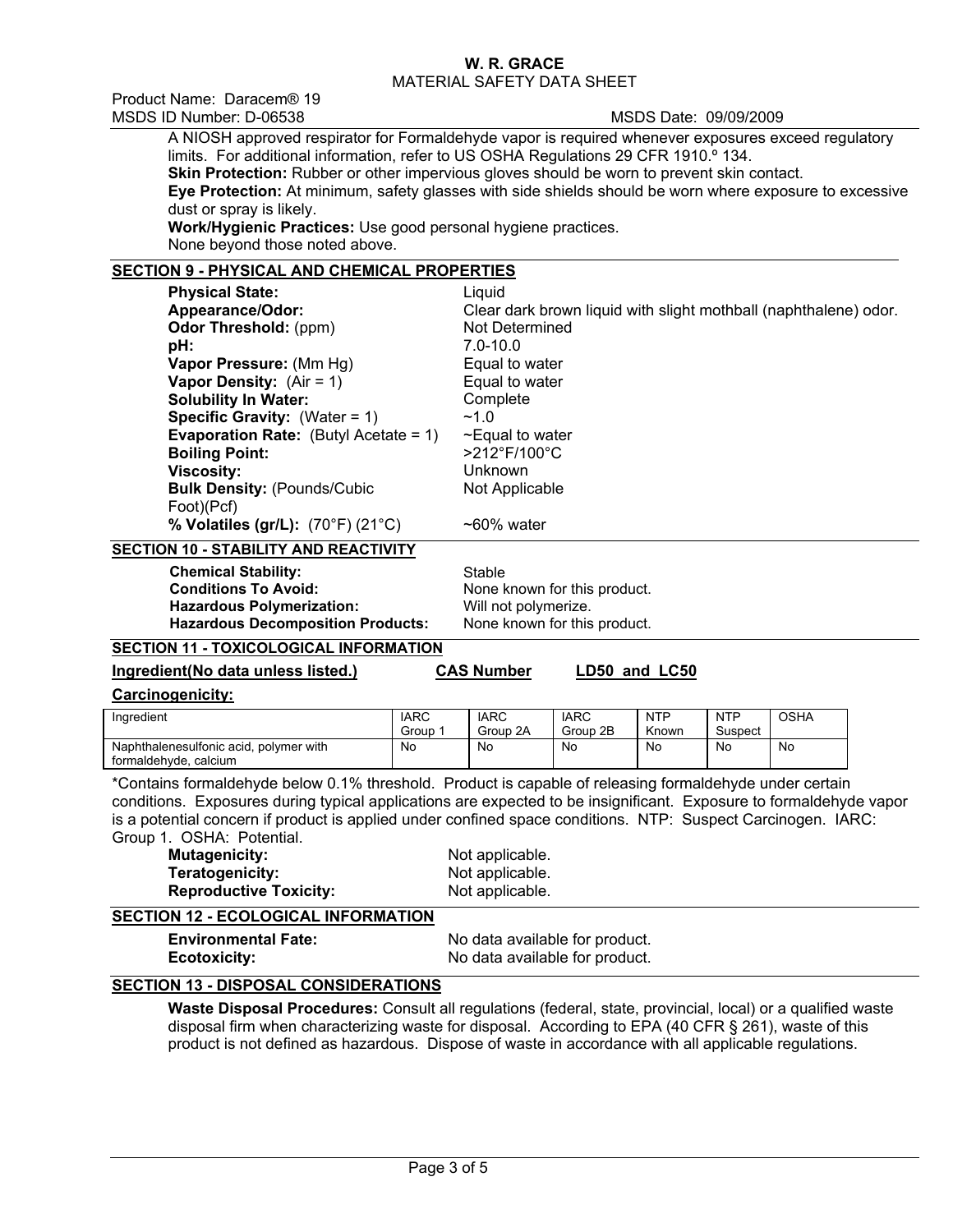**W. R. GRACE** 

MATERIAL SAFETY DATA SHEET

|                                                                                                                                                                                      | Product Name: Daracem® 19<br>MSDS ID Number: D-06538                                                                    |             |                                                                                          |                                                                    |                             |                            | MSDS Date: 09/09/2009                                           |  |
|--------------------------------------------------------------------------------------------------------------------------------------------------------------------------------------|-------------------------------------------------------------------------------------------------------------------------|-------------|------------------------------------------------------------------------------------------|--------------------------------------------------------------------|-----------------------------|----------------------------|-----------------------------------------------------------------|--|
|                                                                                                                                                                                      |                                                                                                                         |             | <b>SECTION 14 - TRANSPORTATION INFORMATION</b>                                           |                                                                    |                             |                            |                                                                 |  |
|                                                                                                                                                                                      | <b>Proper Shipping Name:</b><br><b>UN/NA Number:</b><br><b>Domestic Hazard Class:</b><br><b>Label/Placard Required:</b> |             | <b>Surface Freight Classification:</b>                                                   | Not Applicable<br>Not Applicable<br>Nonhazardous<br>Not Applicable |                             |                            | Concrete/Masonry Plasticizer and Water Reducing Compound.       |  |
|                                                                                                                                                                                      | <b>REGULATORY CHEMICAL LISTS:</b>                                                                                       |             | <b>SECTION 15 - REGULATORY INFORMATION</b>                                               |                                                                    |                             |                            |                                                                 |  |
|                                                                                                                                                                                      | (None present unless listed below)                                                                                      |             | <b>CERCLA (Comprehensive Response Compensation and Liability Act):</b>                   |                                                                    |                             |                            |                                                                 |  |
| <b>Chemical Name</b>                                                                                                                                                                 |                                                                                                                         |             |                                                                                          | CAS#                                                               | Wt $%$                      |                            | <b>CERCLA RQ</b>                                                |  |
|                                                                                                                                                                                      |                                                                                                                         |             | <b>SARA Title III (Superfund Amendments and Reauthorization Act)</b>                     |                                                                    |                             |                            |                                                                 |  |
|                                                                                                                                                                                      |                                                                                                                         |             | <b>SARA Section 312/Tier I &amp; II Hazard Categories:</b>                               |                                                                    |                             |                            |                                                                 |  |
|                                                                                                                                                                                      | Health Immediate (acute)                                                                                                |             |                                                                                          | Yes                                                                |                             |                            |                                                                 |  |
|                                                                                                                                                                                      | Health Delayed (chronic)                                                                                                |             |                                                                                          | No                                                                 |                             |                            |                                                                 |  |
|                                                                                                                                                                                      | Flammable                                                                                                               |             |                                                                                          | No                                                                 |                             |                            |                                                                 |  |
|                                                                                                                                                                                      | Reactive                                                                                                                |             |                                                                                          | No                                                                 |                             |                            |                                                                 |  |
|                                                                                                                                                                                      | Pressure                                                                                                                |             |                                                                                          | N <sub>o</sub>                                                     |                             |                            |                                                                 |  |
|                                                                                                                                                                                      |                                                                                                                         |             | 302 Reportable Ingredients (Identification Threshold 1%.):                               |                                                                    |                             |                            |                                                                 |  |
| <b>Chemical Name</b>                                                                                                                                                                 |                                                                                                                         |             |                                                                                          | CAS#                                                               | Wt $%$                      |                            | <b>SARA 302 TPQ</b>                                             |  |
|                                                                                                                                                                                      |                                                                                                                         |             | 313 Reportable Ingredients (Chemicals present below reporting threshold are exempt):     |                                                                    |                             |                            |                                                                 |  |
| <b>Chemical Name</b><br>Formaldehyde                                                                                                                                                 |                                                                                                                         |             |                                                                                          |                                                                    | CAS#<br>000050-00-0         |                            | Wt $%$<br>.03                                                   |  |
|                                                                                                                                                                                      |                                                                                                                         |             | <b>National Volatile Organic Compound Emission Standards For Architectural Coatings:</b> |                                                                    |                             |                            |                                                                 |  |
|                                                                                                                                                                                      |                                                                                                                         |             | Volatile Organic Content: (gr/L)                                                         | 0                                                                  |                             |                            |                                                                 |  |
|                                                                                                                                                                                      | <b>WHMIS Classification(s):</b>                                                                                         |             |                                                                                          | D2B                                                                |                             |                            |                                                                 |  |
|                                                                                                                                                                                      |                                                                                                                         |             |                                                                                          |                                                                    |                             |                            |                                                                 |  |
| This product has been classified in accordance with the hazard criteria of the Controlled Products Regulations<br>(CPR). This MSDS contains all the information required by the CPR. |                                                                                                                         |             |                                                                                          |                                                                    |                             |                            |                                                                 |  |
| <b>State Regulatory Information:</b>                                                                                                                                                 |                                                                                                                         |             |                                                                                          |                                                                    |                             |                            |                                                                 |  |
|                                                                                                                                                                                      | <b>California Proposition 65:</b>                                                                                       |             |                                                                                          |                                                                    |                             |                            | WARNING! This product contains substances known to the state of |  |
| California to cause cancer, birth defects or other reproductive harm.<br>Massachusetts Hazardous Substance List(Identification threshold 0.0001%(1ppm)):                             |                                                                                                                         |             |                                                                                          |                                                                    |                             |                            |                                                                 |  |
| <b>Chemical Name</b>                                                                                                                                                                 |                                                                                                                         |             |                                                                                          |                                                                    | CAS#                        |                            | Wt $%$                                                          |  |
| Formaldehyde                                                                                                                                                                         |                                                                                                                         |             |                                                                                          |                                                                    | 000050-00-0                 |                            | .03                                                             |  |
| New Jersey Hazardous Substance List(Identification threshold (0.1%)):                                                                                                                |                                                                                                                         |             |                                                                                          |                                                                    |                             |                            |                                                                 |  |
| <b>Chemical Name</b>                                                                                                                                                                 |                                                                                                                         |             |                                                                                          |                                                                    | CAS#                        |                            | <u>Wt %</u>                                                     |  |
| Pennsylvania Hazardous Substance List(Identification threshold 0.01%):                                                                                                               |                                                                                                                         |             |                                                                                          |                                                                    |                             |                            |                                                                 |  |
|                                                                                                                                                                                      | <b>Chemical Name</b><br>CAS#<br><u>Wt %</u>                                                                             |             |                                                                                          |                                                                    |                             |                            |                                                                 |  |
| 000050-00-0<br>Formaldehyde<br>.03                                                                                                                                                   |                                                                                                                         |             |                                                                                          |                                                                    |                             |                            |                                                                 |  |
| <b>CHEMICAL INVENTORY STATUS:</b><br>All chemicals in this product are listed or exempt from listing in the following countries:                                                     |                                                                                                                         |             |                                                                                          |                                                                    |                             |                            |                                                                 |  |
|                                                                                                                                                                                      |                                                                                                                         |             |                                                                                          |                                                                    |                             |                            |                                                                 |  |
| $\overline{\mathsf{u}}$ s<br><b>TSCA</b>                                                                                                                                             | <b>CANADA</b><br><b>DSL</b>                                                                                             | <b>NDSL</b> | <b>EUROPE</b><br><b>EINECS/ELINCS</b>                                                    | <b>AUSTRALIA</b><br><b>AICS</b>                                    | <b>JAPAN</b><br><b>ENCS</b> | <b>KOREA</b><br><b>ECL</b> | <b>PHILIPPINES</b><br><b>PICCS</b>                              |  |
| Yes                                                                                                                                                                                  | Yes                                                                                                                     | <b>NA</b>   | Yes                                                                                      | Yes                                                                | Yes                         | Yes                        | Yes                                                             |  |